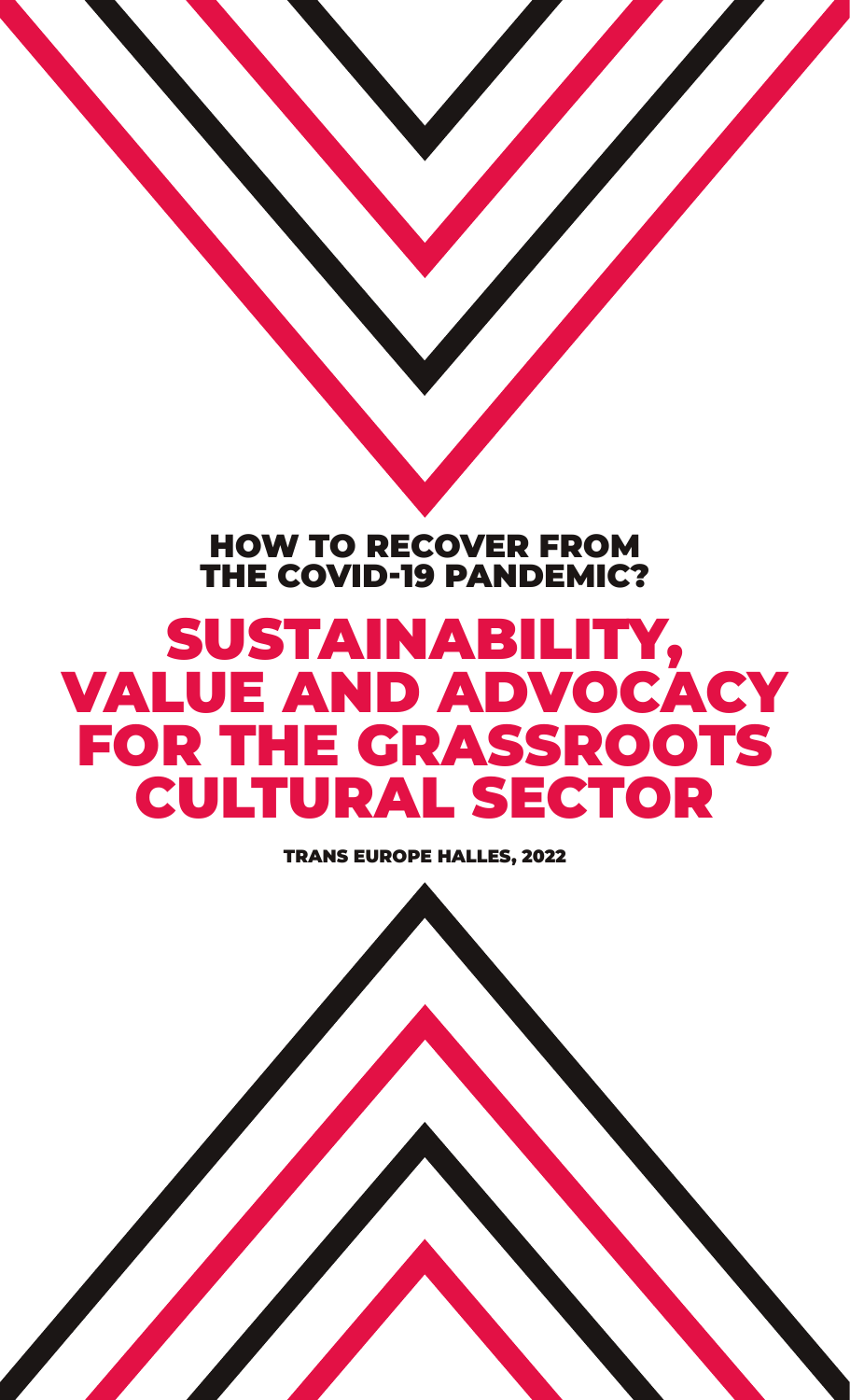## TRANS EUROPE HALLES ISBN: 978-91-527-1600-7 Copyleft: Trans Europe Halles

Authors of the publication: **Burak Sayin** and **Natalia Pierzchawka** 

Editor: Burak Sayin

Proofreading: **Vicky Anning** 

Design: Darko Kujundžić

Special thanks to **Francesco Campagnari** 

The European Commission support for the production of this publication does not constitute an endorsement of the contents. Neither the Commission or Trans Europe Halles can be held responsible for any use which may be made of the information contained therein, which reflects the views only of the authors.

## HOW TO RECOVER FROM THE COVID-19 PANDEMIC?

## SUSTAINABILITY, VALUE AND ADVOCACY FOR THE GRASSROOTS CULTURAL SECTOR

4

INTRODUCTION

6 DATA ANALYSIS

> 14 VALUE

17 ADVOCACY

20 NOT EVERYTHING THAT COUNTS CAN BE COUNTED

> 24 **REFERENCES**





Co-funded by the **Creative Europe Programme** of the European Union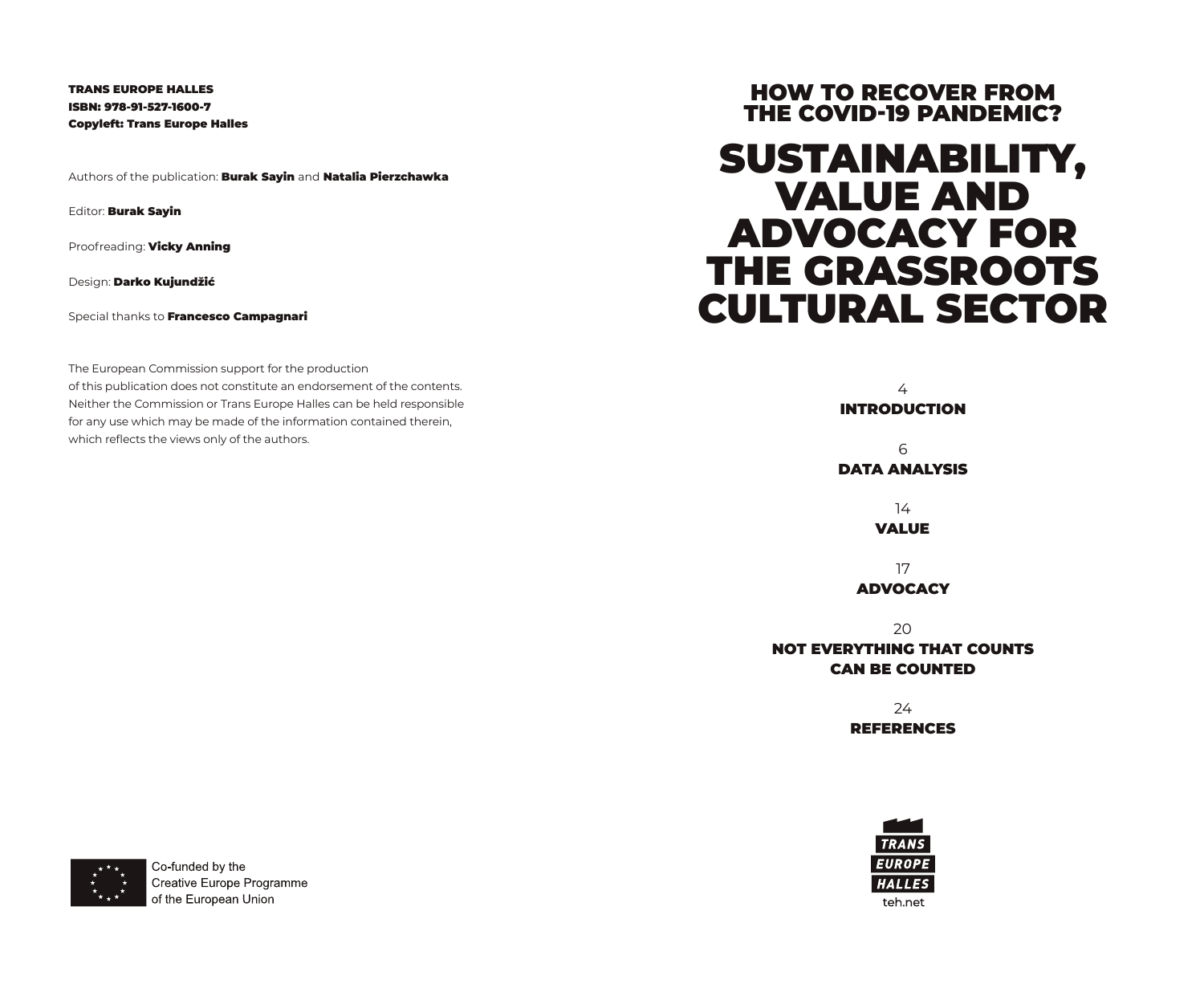# **INTRODUCTION**

As winter was about to turn to spring in Europe in March 2020, people across the continent started rushing back to their homes with their suitcases and their backpacks. As the Covid-19 pandemic spread across Europe and beyond, millions of people entered into lockdown, deprived of their daily social and cultural life, which is something we took for granted. Europeans were faced with probably the most severe isolation from public space since World War II.

A few months later, a panicky feeling turned into gloomy clouds of uncertainty that blurred the path to the foreseeable horizon of future. After two years of life under a pandemic, the weather forecast is still looking cloudy for grassroots cultural centres.

When the pandemic first struck, all of us in the Trans Europe Halles Coordination office were scratching our heads to figure out how to support our members through the lockdowns and during the pandemic.

Our members are grassroots cultural centres. In a nutshell, they help people to connect with each other through culture and arts. We thought at first that isolation and lockdown would mean total and absolute dissolution of their businesses, and hence the end of our network. Well, not so fast…

In this publication, we would like to tell the story of our experience during the Covid-19 pandemic. The journey of European grassroots cultural centres has never been an easy one.

We at Trans Europe Halles have been around for almost 40 years. We have lived through a lot and have told many stories. This is our story of the pandemic. It is about sustainability, value and advocacy.

Our story starts in front of our laptops, connected to our team meeting. We asked ourselves: How can we know the current situation for every member and use this knowledge for the benefit of our members? Answers converge in two different camps. Camp 1 collect numbers, Camp 2 just to talk to them.

Then, we do both. First, we launch a survey to understand the numbers in our network. How big they are, how many people do they host, what is their turnover and more. So, we asked those questions.

## We found out that Trans Europe Halles in the year 2019 collectively included:

| <b>HALF-A-MILLION</b> | SQUARE METRES OF CULTURAL SPACE      |
|-----------------------|--------------------------------------|
| €70 MILLION           | (COMBINED ANNUAL TURNOVERS)          |
| <b>5.4 MILLION</b>    | <b>VISITORS AND AUDIENCE MEMBERS</b> |
| 13,731                | <b>PUBLIC EVENTS</b>                 |
| 2,000                 | <b>STAFF</b>                         |
| 2,245                 | <b>ARTISTS</b>                       |
| 1,835                 | <b>VOLUNTEERS</b>                    |

That's how we established a baseline. Our network is bigger than the Vatican City in terms of our physical footprint and it hosts nearly as many visitors than the total population of Finland. When all our members are

combined, we are financially the size of a small- and medium-sized company. So far so good. The next step was talking to our members. That was a bit different, challenging and more interesting.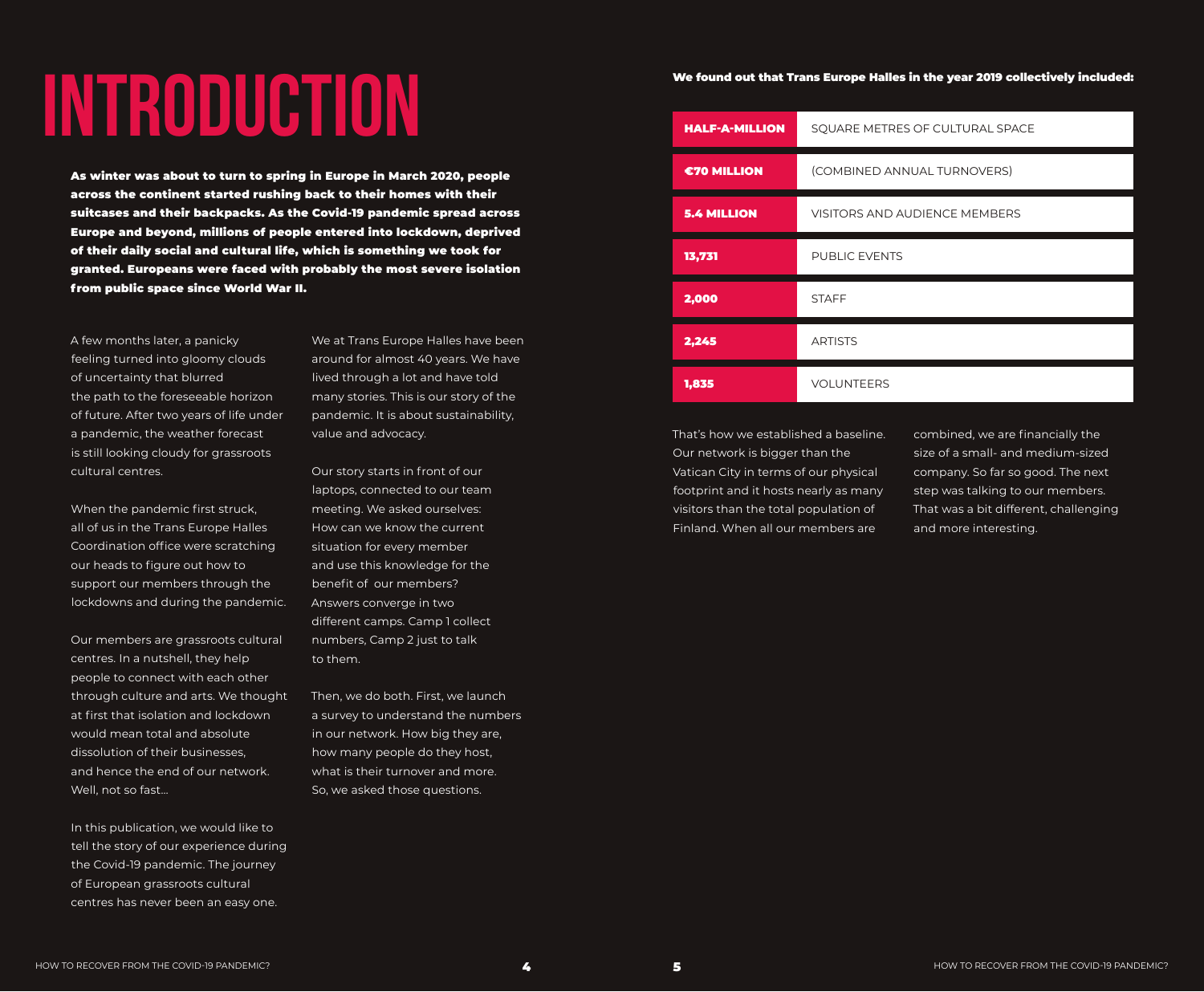# **DATA ANALYSIS**

Here are some of the figures. Out of 128 grassroots cultural centres that we contacted, 92 (69 members and 23 associates) took part in the interview, which was either conducted via phone or Zoom. Those who couldn't be reached that way had the questions sent via email.

 $\mathbf{U}$ K $\mathcal{O}$ 

AT  $(3)$ 

SE (7)

CZ (7)

SI (2)  $\leq$ 

IT (8)

DE (8)

DK (2)

CH (1)

NL (3)

 $BE/2$ 

FR (1)

LU (2)

**HU** (1)

PL (1)

 $\overline{f}$ 

SK (7)

FI (5)

EE (1)

LV $(2)$ 

LT (1)

RS (1)

 $\sum_{\mathbf{X}}$ k (3

RO (4)

BG (1)

EL (3)

**MK** 

The organisations were located in: Austria (3), Azerbaijan (3), Belgium (2), Bulgaria (1), Cyprus (1), Czech Republic (7), Denmark (2), Estonia (1), Finland (5), France (1). Georgia (1), Germany (8), Greece (3), Hungary (1), Ireland (1), Italy (8), Kosovo (3), Latvia (2), Lithuania (1), Luxembourg (2), Macedonia (1), The Netherlands (3), Poland (1), Romania (4), Russia (1), Serbia (1), Slovakia (7), Slovenia (2), Spain (4), Sweden (7), Switzerland (1), Ukraine (2) and the United Kingdom (2).

RU (1)

UA (2)

CY (1)

**ES**  $(4)$ 

IE (1)

GE (1)

 $AZ(3)$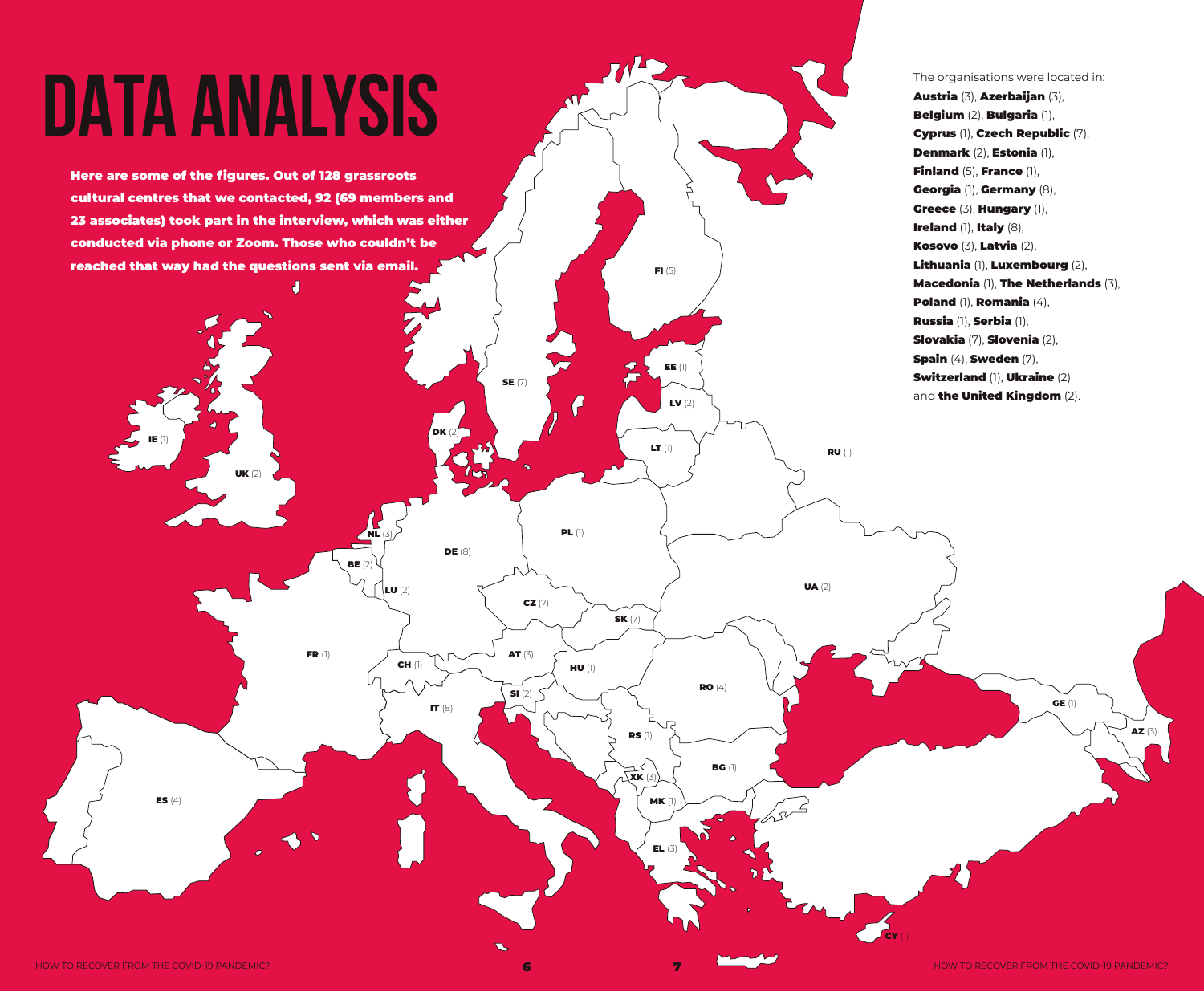The Trans Europe Halles Board and staff members spent hours reaching out to members from Spain to Azerbaijan and from Norway to Malta. The interviews were conducted in Dutch, English, German, Italian, Serbo-Croat, Slovak, Spanish and Swedish. Afterwards, everything was translated into English.

In total, the respondents have been asked nine sets of questions:

1) How is Covid-19 affecting your organisation's operation? What impacts are you experiencing? For example, funding cuts; closed venues; job losses, contracts terminated, etc.

2) Did you have to cut staff costs? What measures did you opt for? Lay-off? Non-renewal of contracts?

3) Are you benefiting from/applying to any public policies measures? If so, what kind of measure is it?

4) What is the biggest challenge for your organisation post-Covid?

5) Do you have any ideas/ suggestions for a more sustainable cultural activity?

6) How do you see the future trajectory of the, both in terms of issues to be tackled and practices to be challenged?

7) Do you have any ideas about what networks like TEH should rethink in order to be more

## relevant, sustainable and impactful?

8) What are your specific expectations/wishes towards TEH regarding the new political, social, environmental and economic challenges after 2020?

## 9) How can TEH support the work of your organisation?

All the data was analysed using Atlas.ti, a programme designed for qualitative data analysis. In total, three people were involved in the process. First, all three researchers pre-coded three chosen cases. Following the discussions, one person from the team prepared a codebook, which was later used to code 92 of the interviews.

The codebook was improved, and codes were added regularly. In total, there were 418 codes. Further discussions between two of the members revealed three main themes: sustainability, value and advocacy.

## **SUSTAINABILITY**

Even though there is no agreed definition nor any universal way of achieving organisational sustainability, generally it can be understood by the colloquial phrase, 'keep the business going' (Colbert & Kurucz, 2007), or by the idea of 'achieving success today without compromising the needs of the future' (Boudreau & Ramstad, 2005). In fact, according to Hailey (2014), organisational sustainability should be seen as an ongoing process that involves interaction between different elements – namely strategic, organisational, programmatic, social and financial. It is the latter, however, that is crucial for the effectiveness and the long-term survival of any type of organisation, including civil society organisations and all types of non-governmental organisations. Consequently, it should not be surprising that some organisations struggle to achieve organisational sustainability, especially those with limited funding opportunities.

According to data published by Eurostat in 2019, the European Union's 27 Member States reported nearly €162 billion expenditure on 'recreation, culture and religion'. Even though this amount might seem generous, this figure was equivalent to only 1.2 per cent of the EU's Gross Domestic Product (GDP) while 0.5 per cent GDP was devoted to 'cultural services', 0.4 per cent to 'recreational and sporting services', 0.2 per cent to 'broadcasting and publishing services',

and 0.1 per cent to 'religious and other community services' (Eurostat, 2021). In comparison, the European Union spent less money on two other sectors, namely 'environmental protection' (0.8 per cent) and 'housing and community amenities' (0.6 per cent).

The cultural and creative sectors are not the only sectors that are suffering in the aftermath of the Covid-19 pandemic. However, it is fair to say that, after two years of pandemic and isolation, these sectors are on lifesupport. We cannot ignore the fact that culture is extremely vulnerable to funding cuts since it receives very little attention financially from the European Union and its Member States, especially now, during the pandemic. Recognising the vulnerability of the sector, Cultural Action Europe, together with more than 110 European cultural networks and organisations, coordinated joint actions and two open letters asking EU Member States to ensure an explicit inclusion of culture in their National Recovery and Resilience Plans (NRRP) (Culture Action Europe, 2021). In 2021, they published a report that followed up on their efforts to specifically earmark at the very least 2 per cent of each NRRP for culture. The results were disappointing. Only 53 per cent (14 out of 26 countries) included culture in their NRRPs. Importantly, the majority of the Member States did not earmark any specific percentage of recovery and resilience funds for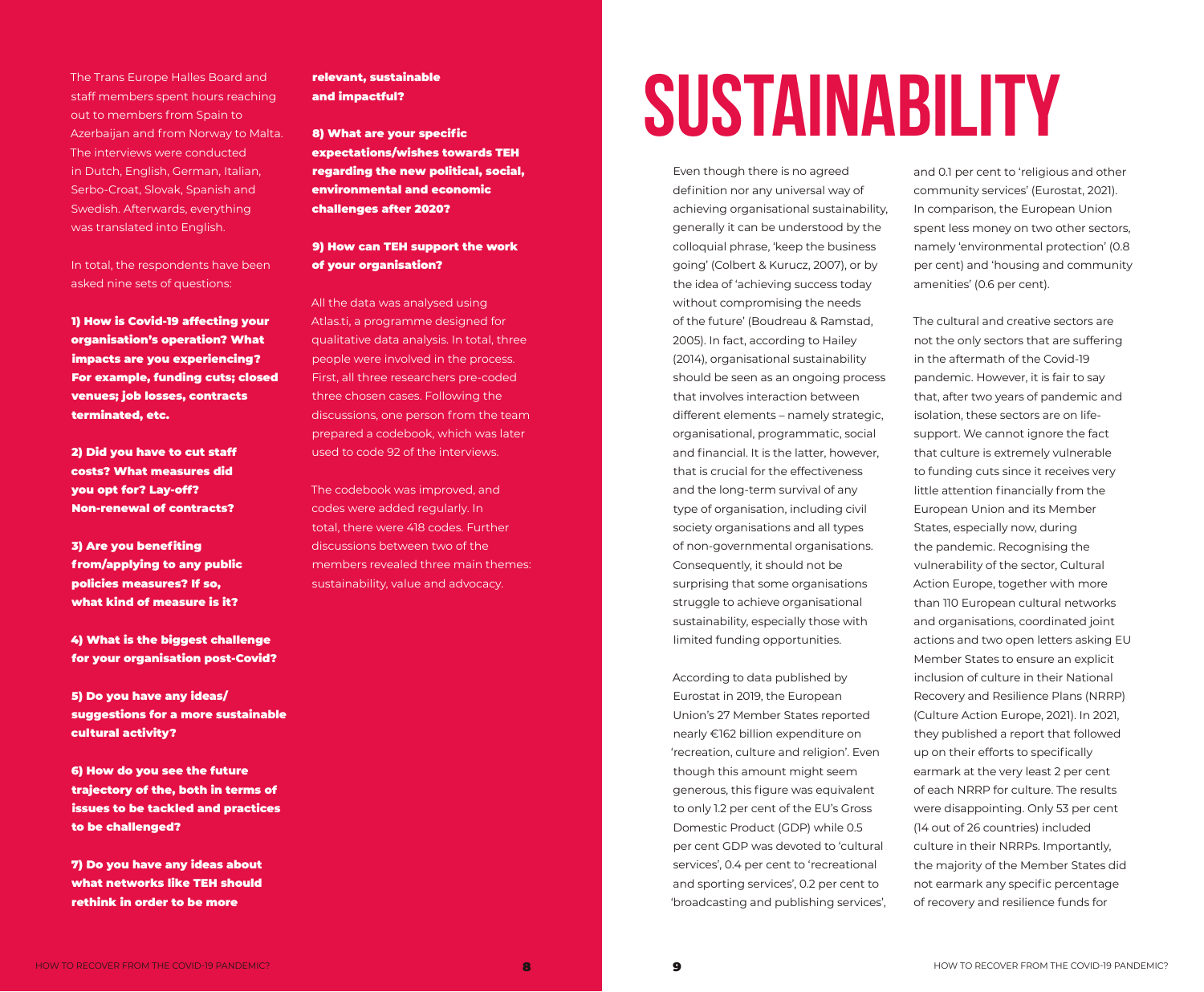culture. They mostly kept spending at around 1 per cent of the budget, which was less than the authors campaigned for. Additionally, what seemed to be concerning was the fact that vast support was devoted to interventions that could justify meeting milestones and targets prioritising big institutional players, while ignoring the cultural independent scene and micro and small organisations (Culture Action Europe, 2021).

Therefore, it should come as no surprise that the research conducted in spring 2020 by Trans Europe Halles showed that the biggest concern for most of the cultural centres was related to their finances. It proved to be extremely hard for the centres to react, manage and plan in such unpredictable times. Not many centres could count on financial assistance to get them through the pandemicrelated crisis. The data collected shows that the majority of the grassroots cultural organisations received no public funding. This means that either no funding was available, that no funding opportunities had been announced yet, that the organisation was waiting for a decision regarding the application or that it did not meet the requirements for any available financial support.

## HERE ARE SOME OF THE RESPONSES:

*'City is reshuffling the cultural budget. We don't know what is going to happen. We are dependent on the city of Łódź. We don't know if we qualify for any public policy measures.' TEH member, Poland*

*'We applied for support in the "Anti virus" program, which will support 80% of labor costs. It is state support as long as the organization has been closed by government regulations. It drags on terribly.'* 

## *TEH member, Denmark*

*'No government support, no city support.'* 

## *TEH member, Estonia*

*'The whole organisation won't get anything, but maybe the hostel might get something from the government. Georgia is not rich and our sector won't be the priority.'* 

*TEH member, Georgia*

Even though most of the organisations did not receive financial assistance directly, their employees did. Many of the cultural centres reported that the salaries of their employees were partly or fully paid by government schemes. Consequently, a significant number of centres managed to keep some or all of their staff. Some of the centres were forced to reduce working hours, change contracts and agreements to project-based schemes or lay off their employees completely. For some of the employees, the changes meant a reduction in their salaries or no regular salaries guaranteed. Those who were laidoff were either replaced by nonpermanent staff paid by the hour or were not replaced at all. The groups that were the most affected were the freelancers and contractors whose contracts were often simply not renewed. Many of the collaborating artists and technicians were not booked for events and workshops.

## HERE ARE SOME VIEWS ON THIS:

*'National Salary Support: they pay 90% if you are totally out of income. If you have less income, the government gives you what you lost. Local funding is not needed at this moment. It is all depending on how long this will continue. Of course, it is doable for a couple of months, if this continues, many organisations will be in trouble. Culture is not the first priority to save: there is some support but not very much.' TEH member, The Netherlands*

*'Local normal grants for the program are cancelled for this year. Some artists – small number gets a little support from the state.'* 

*TEH member, Serbia*

*'All 2/3 of staff on unemployed money, all freelance contracts cancelled.' TEH member, Austria*

*'There is a national social fund for independent artists, but this is only for individuals and the poorest.' TEH member, Bulgaria*

*'We directly, no; some artists get small support from the state.' TEH associate, Macedonia*

*'Cut down the staff costs. We pay salaries. We have 2 parts in salaries, permanent and flexible. We cut the flexible.' TEH member, Russia*

*'We are not sure if we can work with freelancers like we did before.' TEH member, France*

Since the restrictions have involved limited human contact, the majority

of the cultural centres lost their main sources of income, as they had to close their venues to the public. They could not run their planned programmes and festivals; they could not provide services and activities; and their income from rental agreements was either reduced or disappeared completely. Many looked for alternative or new arrangements – turning offline workshops, classes, activities, concerts and even residencies into online and remote formats.

Feelings about the online format were very mixed. Some saw it as an opportunity to stay connected with their audience, continue projects, find other sources of income or simply try something new. For others, doing things online was seen as an unsatisfactory replacement with no artistic value:

*'Loss of all sponsors, project in schools suspended except for a small part online, programming cancelled, residences cancelled.' TEH associate, Italy*

*'Festivals cancelled. Human Rights Festival is usually financing human rights projects by donations/sponsoring; this is missing. All other events cancelled too – big lack of income. Rentals also cancelled, income lacking.'* 

## *TEH member, Germany*

*'Around 50% of the activities have been rebooked for the fall. The other half has been done as online events. We are also supposed to support local cultural actors, which is hard when a lot of organisations want to rebook their activities and the space/time is limited.' TEH associate, Sweden*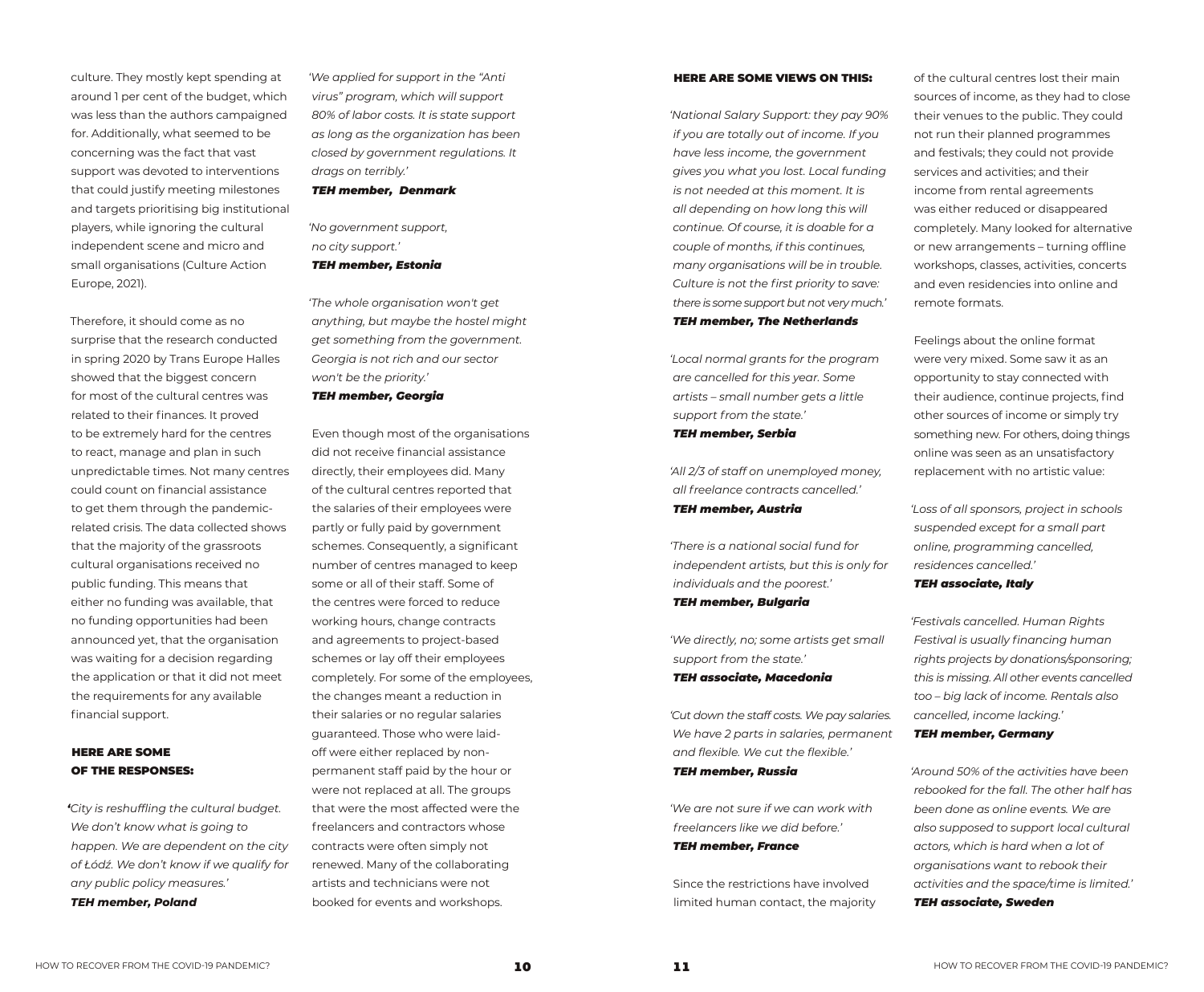*'Later we started doing online events. But for us, it's like licking ice cream through a glass. We did the first online action 1.4. In our opinion, it has no artistic value, but rather a sense of communication towards the team and ordinary viewers.'* 

### *TEH member, Slovakia*

What made matters worse was the unpredictability of the situation as it was uncertain how long the Covid restrictions would last. Many respondents said that, even though they might be keeping their heads above water now, they might not be able to do so for a prolonged period of time. This put the cultural centres under a significant amount of stress. Additionally, our members and associates did not know how extreme the pandemic-related restrictions would be and how expensive it would be to apply them to the new settings. This made it almost impossible to manage the crisis and choose the right course of action. Many of the centres were either moving their activities to online settings, rescheduling to later dates or using their own savings. Grassroots cultural centres were highly concerned about what would happen to their organisations if they were not able to run their planned festivals and activities later that year.

*'Cash flow, the bar doesn't work, everything is closed, the owner of the house will not give a discount to the rent, they got payment time, but we will survive, summer is more important because of events and sales so winter is a problem, previous tax depth is a problem.'* 

*TEH member, Latvia*

*'Spring is the most active period for us – rentals, theatre showcases (9 smaller festivals) so we lose a lot of income and at the same time we have to return funds that are already partially spent. Some activities have moved to autumn, but some are not.' TEH member, Czech Republic*

*'It is not clear what is going to happen. Project management is not doable. Planning is impossible. Normally, I can react to the crisis, but I can't react to the abstract. We don't know if we can organise events when we want to. No one knows [what] the borders will be. Some activities can't be done online, especially theatre. It is not yet clear when and how we can do things again.'* 

## *TEH associate, Ukraine*

*'While we don't know when normal or new normal will be here, little is known about how it will be. Mostly the challenge is uncertainty.'* 

## *TEH member, Hungary*

*'Big houses can count on support from Flanders and Belgium but those are temporary. Probably they can survive for 6 months, but what happens afterwards with social distancing measures?'* 

## *TEH member, Belgium*

What also seemed to be a big challenge was the lack of ability to foresee the behaviour of the audiences once the restrictions were less harsh or were lifted completely. Most TEH members did not know how they could attract both audiences and artists back. In fact, many talked about the uncertainty related to regaining

trust, re-establishing and recovering their relationship with the audiences and the public. Big concerns included not knowing whether the potential audiences would be interested or would feel safe taking part in activities in the future. Having switched everything to online formats, some centres worried that the audiences would not be interested in physical events anymore. What contributed to the discomfort was the fact that the grassroots cultural centres did not know the shape or form of post-Covid cultural activity.

*'Socially distanced gigs wouldn't be financially sustainable for us. We're at the point that we're worried about going bankrupt before the crisis is over if the government stops their support schemes or doesn't come up with a specific scheme for the cultural sector and creative industries.'* 

## *TEH member, United Kingdom*

*'How to reach the audience in 2021 again? how to deal with the fear of the audience? how to keep all services going after covid? there was really a good drive before covid which was new to us, so how to keep that going?' TEH member, Germany*

*'How will people react after the lock down, are they coming to events, what kind of message comes from the government, are the events safe? Do people still have money to go to events?'* 

## *TEH associate, Finland*

*'If we think about restarting events, there's a lot of dismay and confusion: how to do that? How would people* 

*react? How would this change participation? We have to rebuild faith in our project and we need a new model and more time.'* 

## *TEH associate, Italy*

Even though some of the grassroots cultural centres seemed to feel secure and managed to both keep their employees and find alternative sources of income, they were the exception rather than the rule. The organisational sustainability of those centres that were not lucky enough to receive financial assistance or savings to draw on was significantly at risk. The above quotes show the difficulties faced by the centres when acting in accordance with their best interests. Unable to foresee the future regarding the behaviour of grant holders and audiences, most TEH members were left to look for alternative solutions, not knowing whether they would benefit their organisation in the long run.

Switching their activities to online formats and hoping for the best was all they had left in their toolkit, as most of their often-diverse sources of income had dried up. This severely threatened their sustainability and consequently their survival. Unsurprisingly, the majority of our members were under an extreme amount of stress since they realised that keeping their centres up and running was not a priority for most of the municipalities and governments. The crisis seemed to only manifest what was already known: the culture and cultural sector are not valued highly enough.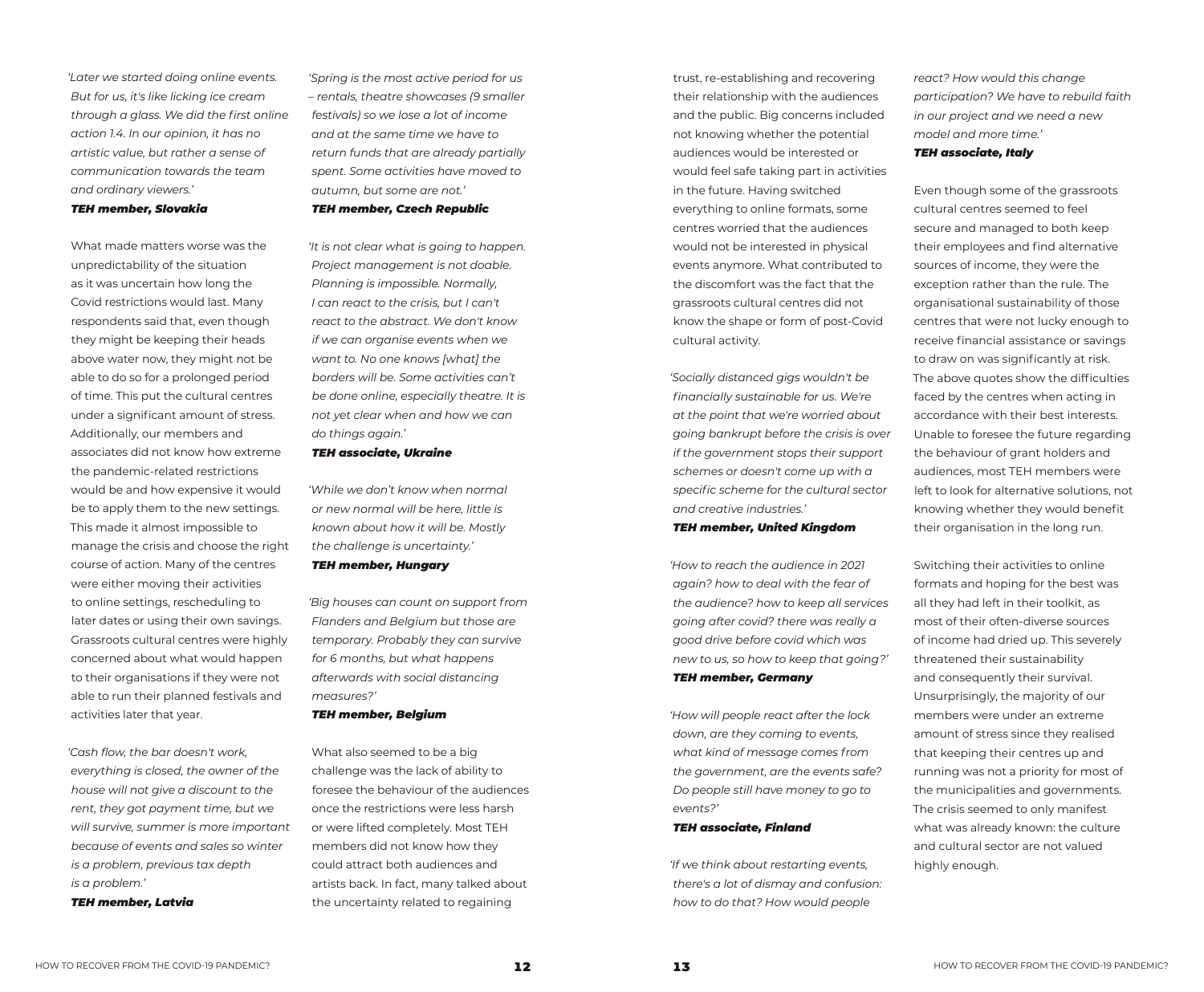Capitalism has moulded us in significant ways to pay attention mainly to concepts such as productivity, wealth and constant growth. One of the greatest weaknesses of this system is the fact it confuses price with value. Therefore, the more expensive something is, the more valuable it is considered to be (Mazzuccato, 2018). Concepts that have an unclear economic value or where the value is hard to calculate are losing the battle when it comes to proving their importance. Consequently they are receiving less attention, not only from the public but also from potential private investors. What is more, there is a tendency to look at the less profitable sectors as being less important and less essential and consequently less needed in general. One of the victims of such thinking is the cultural sector, which, as mentioned before, receives very little financial support from the European Union and its Member States.

Clearly, the EU's approach towards the cultural sector revolves around monetisation of the industry. Support towards European cinema, arts and creative industries is motivated by creating more job opportunities, and reaching new, bigger and more international markets and audiences (European Union, n.d.). Even though the European Union seems to understand the importance of cultural and creative sectors in creating and sustaining a shared sense of European identity, they are mainly centred

around the potential economic wealth they might create (European Union, n.d.b). Having such a strong focus on generating profits makes those who do not contribute enough appear less valuable, both economically and in terms of general importance. Cultural happenings and activities, however, are not always about creating job vacancies, growth, self-development and discovery. Sometimes, taking part in cultural activities is just about being able to have fun, switch off, connect with others and relax. Unfortunately, since we live in a capitalist world that focuses so heavily on productivity, connecting with others does not seem to have value in itself.

The majority of our members were under the impression that both the European Union and their local governments were not treating their centres and the cultural sector as a priority in any way. This was particularly visible in the way the emergency funds were allocated, as the cultural sector seemed to be mostly omitted. Even though there was a general understanding of why most of the money was administered towards other sectors, the decision to leave cultural centres with little or no financial support seemed to be proof that the sector was seen as unimportant.

*'There are no support measures for us in any way.' TEH member, Italy*

The city hall didn't open any grants for<br>this year. Other funders asked for the<br>money back. All the money is put into *this year. Other funders asked for the money back. All the money is put into healthcare. Sponsorship, marketing expenditures have been cut.'* 

## *TEH member, Romania*

*'Project budgets are heavily affected. City will probably cut a lot of its cultural budget.' TEH member, Cyprus*

*'Except for general tax returns there are no special cultural policies for Covid-19 in Azerbaijan.'* 

## *TEH associate, Azerbaijan.*

Furthermore, respondents to the survey pointed out that there is a need for a shift in thinking about the professions related to culture and arts. One member pointed out how important it is for the public to realise that creating and doing art should not be seen as something that can be done in free time and free of charge. In fact, what grassroots cultural centres need is a permanent team and financial stability.

*'We would like to present culture in such a way that we do not have to do art only in our free time and at our own expense. We want to defend our work and we want to show that the cultural centre is about a stable team that is well paid for its work.'* 

### *TEH member, Slovakia*

*'To show society that the culture field is very important specially during the crisis, to bring out the freelancers of the field and support their cause.' TEH member, Lithuania*

According to members, the real issue is in the unseen link between wellbeing, health and cultural activity. Some members saw the crisis as an opportunity to legitimise their existence and prove how much they contribute to social development; to show that audiences truly benefit from cultural activity; the content the cultural centres produce is valuable; and that this must finally be recognised by the potential grant holders, local governments and the European Union.

*'Culture contributes to social development and we must be recognised.' TEH member, Spain*

*'A focus on the content our centre creates and audiences and how they benefit from the culture at this time, that also needs to be emphasized.' TEH member, Kosovo*

*'Position culture as being essential e.g., positive impact on health, economy... what will culture contribute to in rebuilding our societies after the crisis – a lot!' TEH member, United Kingdom*

*'Crisis creates a chance to legitimise our existence.' TEH member, The Netherlands*

*'Show how important arts and culture have been during lockdown, e.g. people turning to streaming, buying books.' TEH member, Ireland*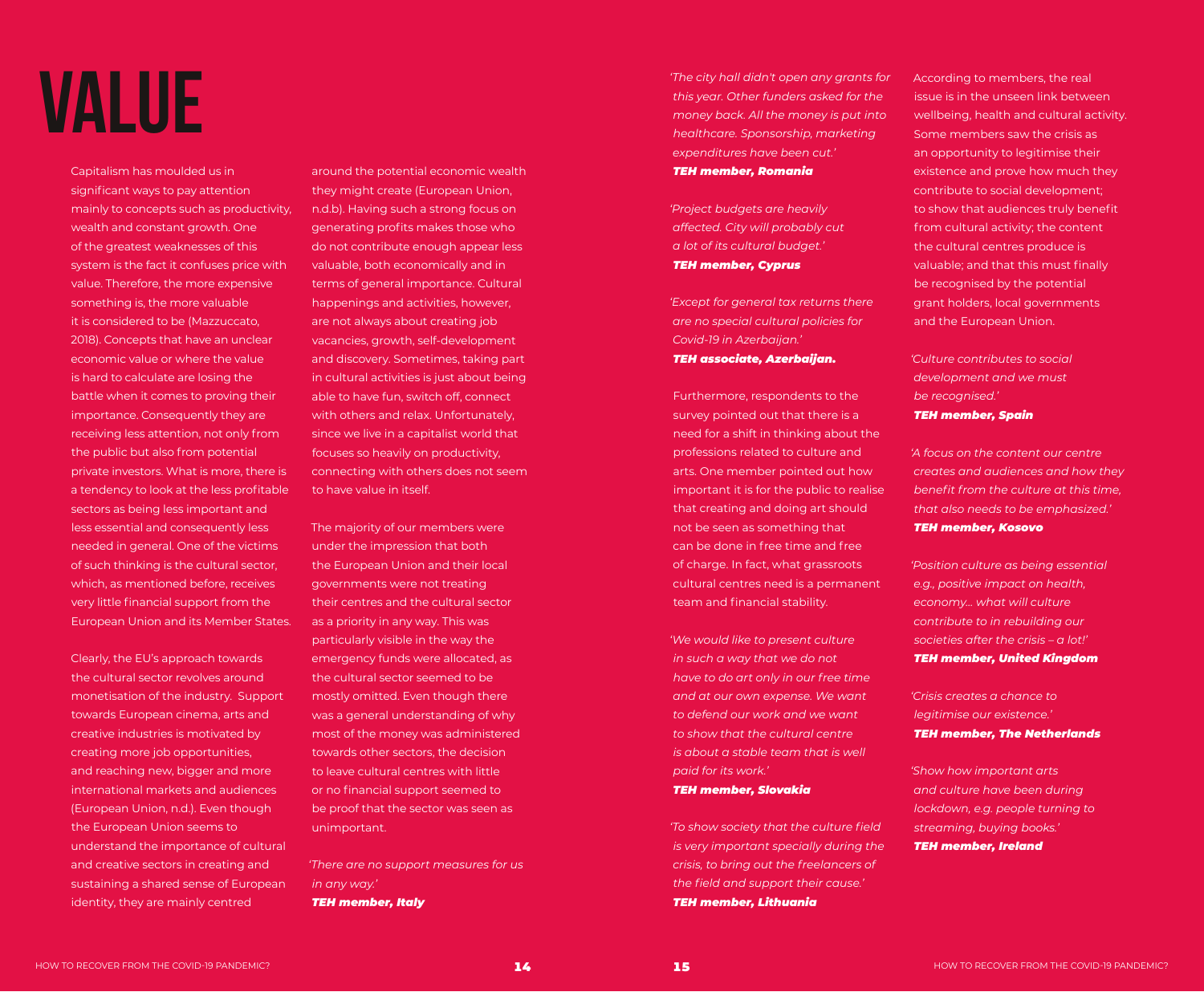The crisis and subsequent behaviour of the local governments and the European Union made our members and associates feel uncertain about the future. If the situation of the cultural sector stays unchanged, many have been wondering what will happen to them, the artists, the freelancers, the cultural centres and the sector. If their work and efforts continue to be underfunded after the crisis is over, it might be that many will not survive and will be forced to close down. Making grant holders realise this possibility should be a priority. Moreover, there were fears about what the European Union might allocate their money towards in the future, after the crisis is over. Specifically, one of the members expressed concerns over the possibility of prioritising the mainstream industries and live streaming instead of supporting the survival of independent and non-mainstream institutions.

*'The biggest challenge is that we share the problem for tax money: when people and companies don't work anymore, then there will be cuts in the budget, cuts in funding 2021, 2022, 2023. Fear is that culture is going to be part of those cuts: our parts are already so small and barely visible and the whole system is run by small amounts of money.' TEH member, Sweden*

*'Champion of the creative and cultural sector because it will need more support than ever after the crisis. Challenge perceptions around cultural values, push cultural values at the forefront of people's minds... Highlighting that the sector* 

## *could be CLOSE to extinction (like some animals).' TEH member, United Kingdom*

*'The unemployment system will be damaged. We can't see what will happen in future for now, but we will know more from August on. Culture will be the last priority.' TEH member, Switzerland*

*'The worst scenario for the future, for next year, is that all the money from the EU will go to live-streaming (not even performances), and this will be horrible. It is now under pressure, but independent solutions need to be kept alive. Even big institutions are under threat: even Metropolitan will live-stream more than produce. Small, independent is even more provocative and they will be destroyed. We will go back into more conservative, mainstream institutional art.' TEH associate, Greece*

The situation facing the cultural sector is a vicious circle. The value the grassroots cultural centres create is not recognised, thus they receive very limited financial support. In consequence, the sector doesn't have enough means to produce more content and successfully advocate for its own importance. The crisis has created an environment where this dynamic cannot be ignored any longer. The contribution of the cultural sector must be finally acknowledged or else many of the organisations might not survive. It would be a huge shame if we only realised how much culture contributes to our well-being and social development after many of the centres have closed down.

# **ADVOCACY**

Advocacy has its roots in the Latin advocatus, a noun derivative from the past participle of advocāre, which means 'to summon, call to one's aid' (Merriam-Webster, n.d.). Historically, the origins of advocacy date back to ancient Greece and Rome, where reputable orators would write orations or act as advocates specifically for pleading someone's cause (Culture and Creativity, 2018). Today, according to the Cambridge Dictionary, 'to advocate' is defined as 'to support or argue for (a cause, policy, etc.)' or 'to act as an advocate for someone or something' (Merriam-Webster, n.d.).

Even though lobbying is seen as a type of advocacy, there is a significant difference between the first and the latter. While advocacy involves identifying, embracing and promoting a cause at large, one is lobbying with the purpose of influencing a politician, public official, specific legislation or executive actions. Although every nongovernmental organisation can engage in advocacy, non-profit lobbying activities are mostly defined and guided by delegated bodies (Peoria, 2017; Advocacy and Communication Solutions, n.d.).

It is important that the advocacy work is not only carried out by a representative as a (political) leader or designated organisation but also by the group of interest themselves. It is too often the case that decisions are made without the involvement of the

representatives. Consequently, many of the recommendations, policies, laws and such like are made based on what the decision-makers think is the best without taking into consideration what those who are impacted might truly need and want.

According to members and associates of Trans Europe Halles, their local governments and the European Union are neither listening to the cultural sector nor involving the people from the industry in the decision-making as much as they should. Consequently, the majority of the grassroots cultural centres have expressed the burning need to advocate and lobby for their needs and wants. Our members were very aware of the losing game that culture has been forced to play. They see their sector as misunderstood, unimportant, underfunded and taken for granted.

Hence, most of the grassroots cultural centres have been very outspoken about the fact that the cultural sector needs a substantial amount of advocacy work. According to our members, this advocacy should be mainly focused on making both the public and private investors aware of the value, importance and essential role culture is playing in people's lives, including its positive influence on personal well-being. Additionally, many talked about the need to highlight the unseen usefulness and the practicality of the cultural sector including: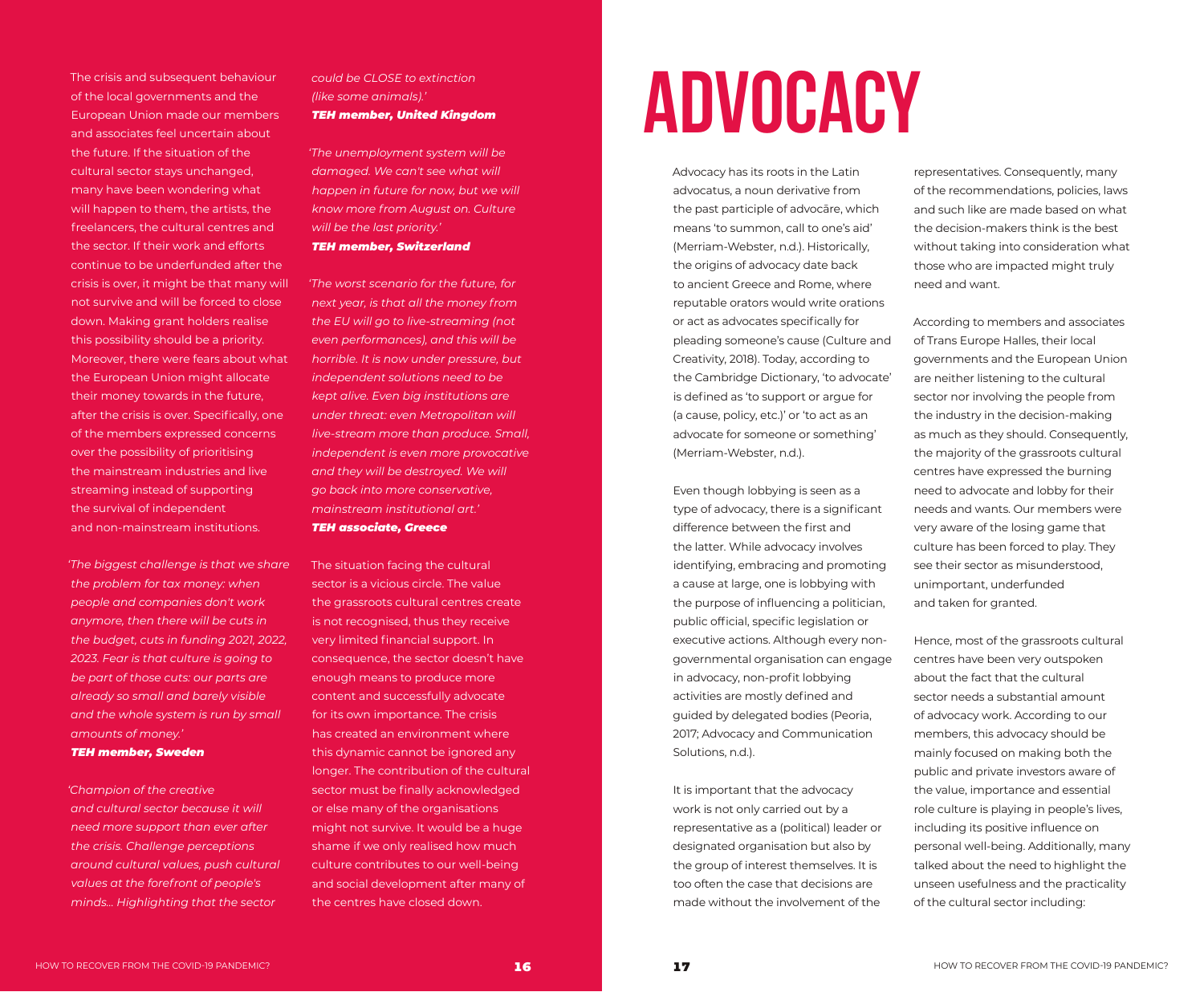'*Being the advocate for the value of the arts and how arts translate into practice and also personal wellbeing.' TEH member, United Kingdom*

*'The role of advocacy and lobbying is important for carrying on the identity of cultural centres, supporting our usefulness at the European level, activating training processes, having a support fund for spaces in difficulty.'*  TEH member, Italy

*'We should be brave to lift our relevance and go to the policymakers and say that they can't ignore us anymore.' TEH member, Finland*

*'Strong lobby to strengthen the relevance of culture among all other activities/sectors that might priority for politics.'* 

## *TEH member, Luxembourg*

The majority of the grassroots cultural centres recognised the importance, potential and positive outcomes in being politically engaged and being more involved in policy-making at both the local and European levels. In particular, they recognised the strength of togetherness and acting collectively, including collaborating with other civil society organisations and networks similar to Trans Europe Halles. They thought that, by acting together as a group, the sector would have more opportunities to be heard, treated seriously and consequently to be successful. Moreover, while some wanted to be represented in the political scene, others wanted to learn how to advocate for their own wants and needs.

*'Where most members come from, they critically look at how society develops, and there is more urgency to get together and make statements and be active on the political stage.' TEH member, The Netherlands*

*'Lobbying and advocacy are important and hopefully, TEH and us can work together: European level and advocacy for the sector and spaces.' TEH associate, The Netherlands*

*'We need to be very present in vision making places in Brussels.' TEH member, Cyprus*

*'Social, political and environmental issues are important. Each cultural venue has social responsibilities. Be politically active.' TEH associate, Ukraine*

The time of the crisis has only served to highlight how fragile the cultural sector is. The majority of TEH members and associates were worried about their financial stability and the survival of their organisations. Having little to no savings and receiving very little attention and financial support has only proved how much recognition and financial aid the sector really needs. The majority of members wanted the efforts to be focused on convincing the European Union to allocate more money to culture, especially during the crisis. Additionally, future efforts should include advocacy and lobbying for more funding and tax exemptions for artistic productions in general, especially during and after the crisis.

*'At the same time, putting pressure on those in power on more funds for the physical forms of performing arts, in order to survive.'* 

## *TEH member, Greece*

*'More pressure on the European community, also to obtain direct funding from the European Commission, pressure also on the governance of individual countries.' TEH member, Italy*

*'To lobby for tax exemptions for artistic productions in general.' TEH member, Germany*

Even though the majority of the cultural centres spoke about the importance of reaching and influencing the European Union and European Commission, many voiced the need to be supported locally and regionally as well. This would include taking a closer look at regional and local policies, influencing local governments or supporting negotiations with the municipalities. Respondents believed that the municipalities, authorities and funders needed support in acknowledging the importance of the event and culture industry. Our members also thought that there was an urgent need for the European Union to be informed about local challenges so that the real needs and wants could be addressed and consequently translated into EU policies.

*'Perhaps an attempt to penetrate local cultural policies. Promotion not only within the EU but also within one state, the local context.' TEH associate, Slovakia*

*'To connect local communities to EU policies in new ways. What are the local challenges for spaces, for cities? How can we translate those in the direction of EU policy?'* 

## *TEH member, The Netherlands*

*'We need some support in our negotiations with the municipality. Some statements about our importance.' TEH member, Denmark*

Advocacy work can bring about real outcomes, especially when done collectively. The pressure created by Culture Action Europe resulted in a budget top-up for Creative Culture (an increase from €1.64 billion to €2.2 billion). Still, this is €600 million less than was advocated for. In fact, it is not nearly enough. Additionally, as visible in the table below, it is a rather small cash infusion compared to other programmes such as Horizon Europe. Only two programmes received less than Creative Culture (European Commission, 2020). Money is important. Nonetheless, even if culture received more funds, it would not magically fix all the issues within the sector. There is a significant need to change the concept of what culture is, but also to change the structural settings, working conditions and status of artists and cultural professionals. Common standards are a must, even if it is a huge challenge, as this is the only way to improve the livelihoods of millions of artists (Polivtseva, 2021). Consequently, advocacy work must continue, both at the local and at the European level, and the grassroots cultural centres must be included in the process. In the end, nobody knows better than them what the sector truly needs.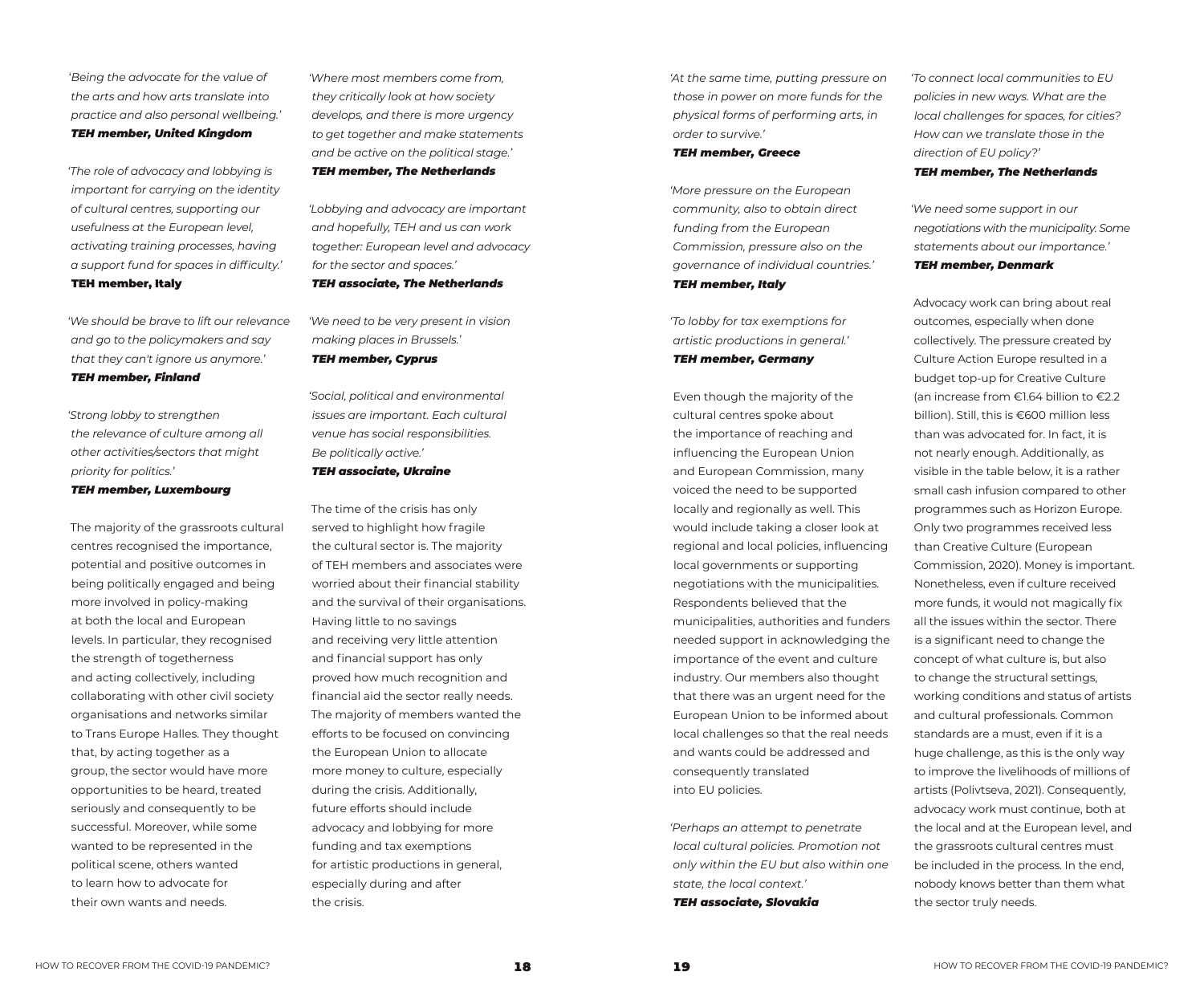# **NOT EVERYTHING THAT COUNTS CAN BE COUNTED**

At the time of writing, we are slowly coming out of lockdown, even though new restrictions are being introduced every day as new variants are discovered. At the moment, there is general consensus on the opinion that we will have to learn to live with Covid-19 without needing extreme measures of isolation and lockdown anymore. This is good news for humanity but what does that mean for us in the cultural sector?

To answer that question, let's take an existential look at our network? Let's ask ourselves: *Who are we? What matters? And why does it matter what matters?* First, let's ask *who are we?*

We are Trans Europe Halles, a European network of grassroots cultural centres. More specifically, we are urbanites in different sizes, shapes and forms, as the chart below shows:



## TYPE OF ACTIVITIES



| <b>SIZE (M2)</b>   | <b>TURNOVER</b>         | <b>PEOPLE</b>           |
|--------------------|-------------------------|-------------------------|
| TOTAL: 473, 979.00 | TOTAL: €68, 042 958.00  | <b>ARTISTS: 2245</b>    |
| AVERAGE: 8, 172.05 | AVERAGE: €1, 173 154.45 | <b>VOLUNTEERS: 1835</b> |
| MAX: 100, 000.00   | MEDIAN: €316, 594.00    | $F$ ULL-TIMF: 974       |
| MIN: 100.00        | MAX: €16, 000 000.00    | PART-TIME: 565          |
|                    | MIN: €15, 000.00        | FREEL ANCERS: 704       |

## What matters for us is as follows (extracted from the interviews) **TYPE OF LOCATIONS**

| 1.<br><b>CONNECTING</b>      | 2.<br><b>KNOWLEDGE EXCHANGE</b>        | 3.<br><b>ADVOCATING</b>        |
|------------------------------|----------------------------------------|--------------------------------|
| Fasier<br>and more efficient | Consultancy                            | Use strength<br>of the network |
| Meetings                     | Crisis handling<br>management tools    | Value<br>of culture            |
| Help collaborate             | Creating databases<br>with information | Policy-making                  |
| Match-making                 | Provide<br>information                 |                                |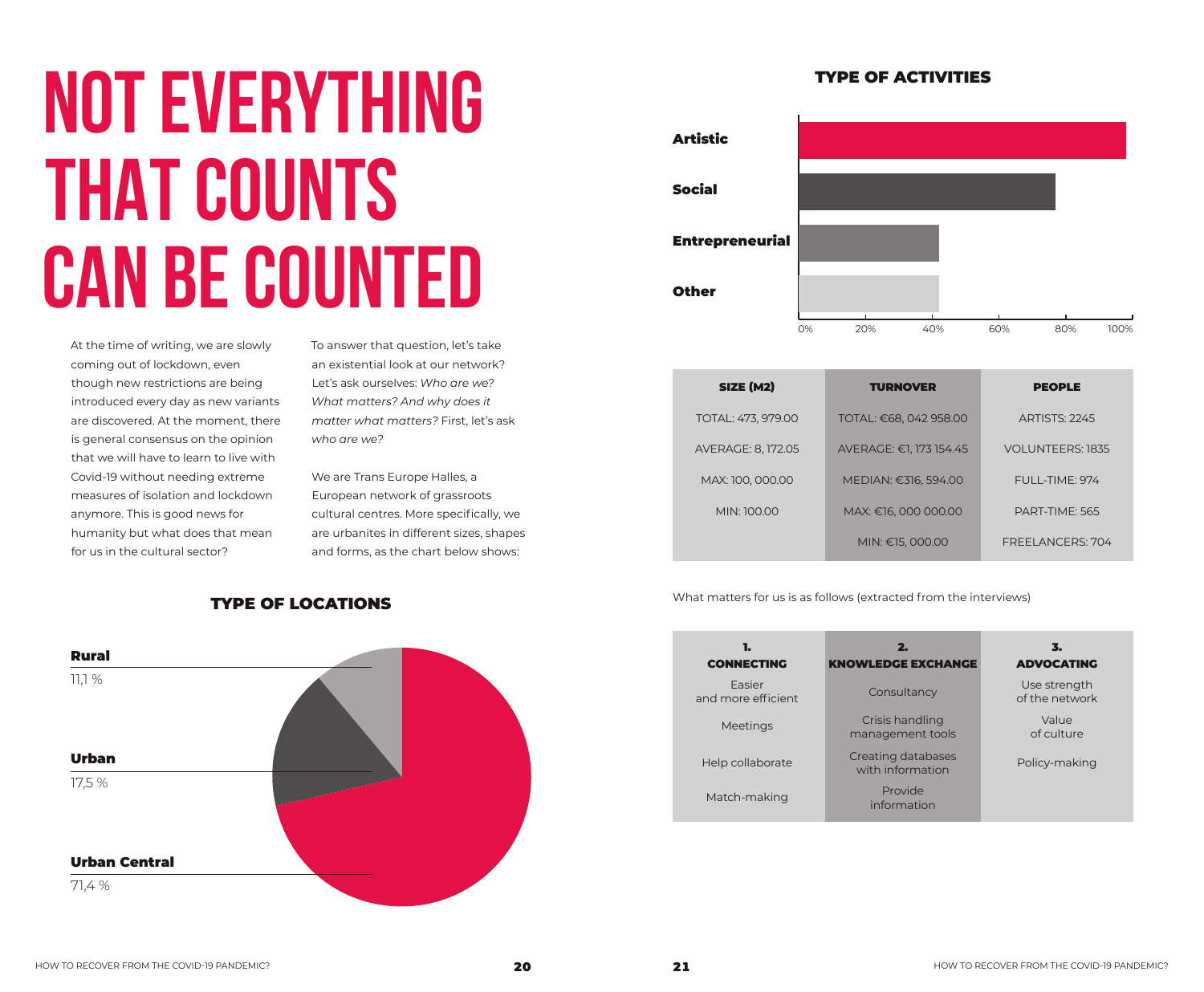*Why does 'what matters' matter?* is not an easy question to answer by using a few tables or sentences. We didn't specifically address this question with our members in our research. That being said, we can say that *'the why'* is mostly about feelings, ideas, beliefs and values. We do have a vision statement that represent some of those things. To understand our 'why', we can look at our vision statement:

## 'EVERYONE THRIVES IN AN EQUAL, FREE AND INCLUSIVE SOCIETY WHERE CULTURE, ARTS AND CREATIVITY HAVE A TRANSFORMATIVE POWER.'

In our vision statement, four points are striking. If TEH were a person, this person:

- 1. Would like to enable other people
- 2. Wants things to change in society (in a certain way)
- 3. Cares about the role of culture, arts and creativity in society
- 4. Believes culture, arts and creativity can play a powerful role.

It is a strong statement. Probably 90 per cent of cultural organisations in Europe have similar strong vision statements. The big question is, How do WE get there? And that means 'we' in the most inclusive way. 'We' as in artists, producers, audiences, policy-makers, local politicians who like arts and so on. Everyone is in the same boat.

A book by Julian Meyrick, Robert Phiddian and Tully Barnett (2020) provides some answers about how to get there. We'd like to share two striking thoughts on how to talk and advocate for culture and arts from their book *What matters? Talking value in Australian culture*. Thought number one is potentially very unpopular for policy-makers *'Not everything that counts can be counted'*. The reality that not everything counts can be counted is lost in the push to reduce the variety of culture down to bureaucratic formulae claiming to demonstrate that excellence (or innovation or access etc.) has been achieved (Meyrick, Phiddian & Barnett, 2020).

Their second thought is even bigger: '*It is time to imagine a (post-) Functionalist society'*. In functionalist systems, the value of things is equated with the useful effects they produce, with their practical contribution to a differentiated social order: with their function. Functionalism provides many benefits, especially material ones. Some, perhaps even many, things suit such a substitutive approach. But some things do not, and functionalism is particularly bad for culture. Here we need an alternative evaluative strategy, one that is not simply another method of counting but a different way of seeing and understanding, built around different operational principles. So, what might these be? A central pillar must be the purpose. To look at things and people in terms of their purpose is to cast them in a wider frame of reference than just consideration of their

useful effects. Thus, we attend to their aims, missions, visions and hopes – their whole 'world': all factors that are left out of a functionalist approach to value (Meyrick, Phiddian & Barnett, 2020).

Another inspiring example is from a panel we attended. At the end of 2020, we took part in a panel for one of our projects, Developing Inclusive and Sustainable Creative Economies (DISCE). Panellists were discussing the role of culture and arts in our current social and political systems. Then, one of the panellists (from Italy) addressed a question to the audience: Do you know who was advising the decision-makers in the 15th century? A loud answer from the audience followed: artists. She followed up with another question: Do you know who advises decision-makers today? She answered her own question: 'economists'.

To change this, we don't need to invent a time-machine, nor do we need to feel nostalgic about the glorious past of the arts. What we can do is help each other out, sometimes in small steps or sometimes just by being there for each other. We did that during the peak of the pandemic and it worked. We organised the Shared Recovery Programme from October 2020 until June 2021. The core idea was to create a space for peers to support each other. In the end, three work groups were created to work on three topics: Digital programming; Teams/organisational development; and Funding/advocacy. Many members helped each other. Once again, it proved to us that imagination needs connection. The results of the recovery programme reminds us of a quote from Meyrick's book:

*'Excellence doesn't always mean success. Sometimes it means trying really hard and failing, then trying again, failing a bit more, and getting better.'* (Meyrick, Phiddian & Barnett, 2020).

The quote above was submitted by an artist to the Australian 2015 Senate Inquiry into cuts in arts funding. Our situation in Europe is very similar. To quote a European artist, Samuel Beckett, we should 'Try again. Fail again. Fail better'. We could fail in the process, but process matters and we matter for doing what we do. Either calling ourselves artists, producers, managers, technicians or whatever. We are here for the 'art of it'. Let's reflect more on the art of things. The art of living, the art of working, the art of producing, the art of performing, the art of accounting, the art of emailing, the art of networking, the art of connecting …

We would like to finish with a quote that particularly resonated with us:

*'WE spend our entire lives WORKING to perfect our craft, so that we can give something to our fellow humans ways that only art can: it is crucial for our collective emotional and psychological wellbeing.'* (Meyrick, Phiddian & Barnett, 2020)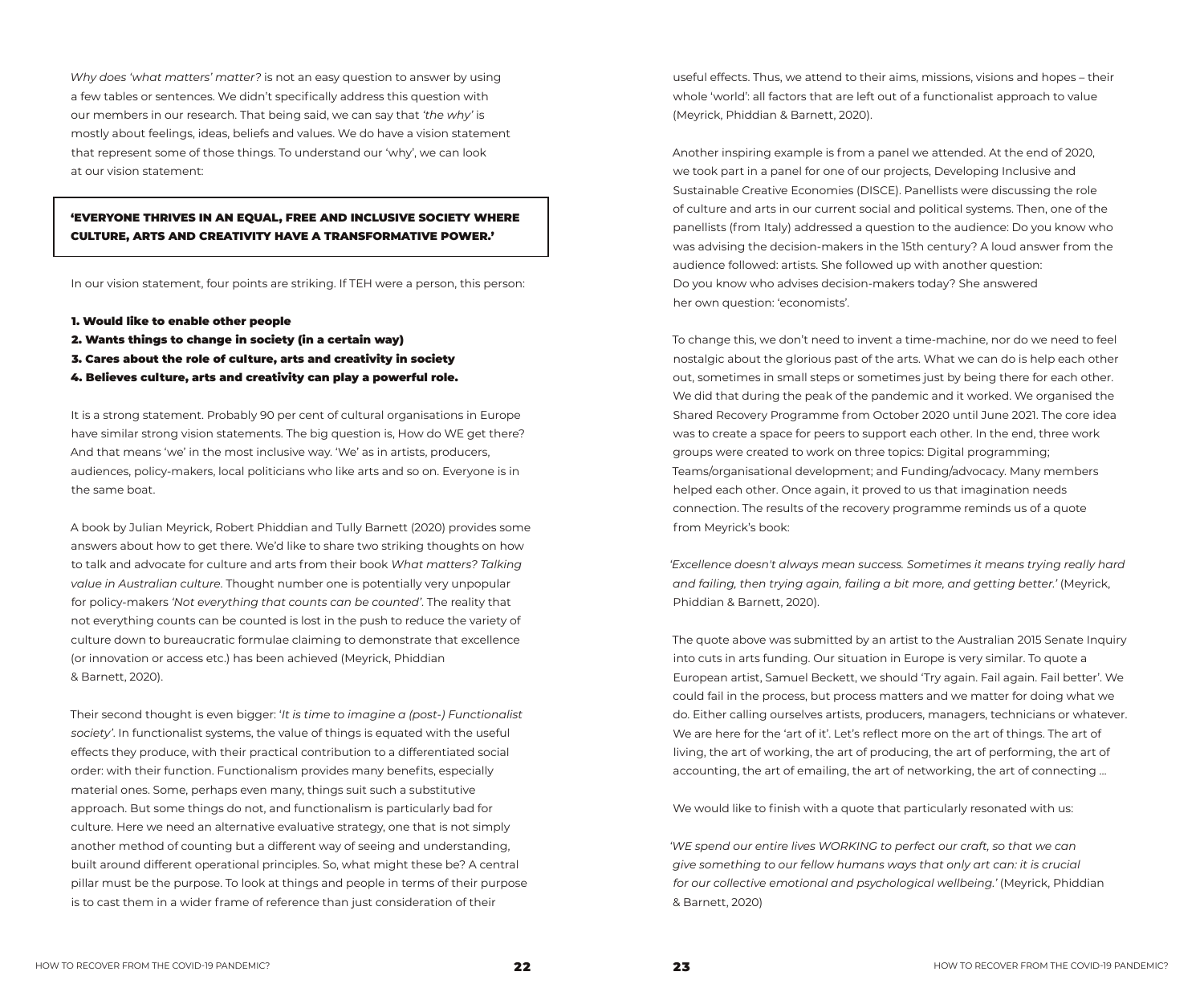## **References**<br> **EREFERENCES** Hailey, J. (2014, November).<br>
The sustainable NGO: Why res<br>
https://www.intrac.org/sustain

## Advocacy and Communication Solutions. (2010).

Know the Difference Between Advocacy and Lobbying. Retrieved from https://www.advocacyandcommunication.org/wp-content/themes/ acs/docs/resources/redesigned\_tools/Difference\_in\_Lobbying\_and\_Advocacy.pdf

## Boudreau, J. W., & Ramstad, P. M. (2005).

Talentship, talent segmentation, and sustainability: A new HR decision science paradigm for a new strategy definition. Human Resource Management: Published in Cooperation with the School of Business Administration, The University of Michigan and in alliance with the Society of Human Resources Management, 44(2), 129-136.

## Colbert, B. and Kurucz, E. (2007).

Three conceptions of triple bottom line business sustainability and the role for HRM, Human Resource Planning, 30.

## Culture and Creativity. (2018).

What is Advocacy and How Can I Help? Retrieved December 20, 2021, from https:// www.culturepartnership.eu/en/publishing/advocacy-course/what-is-advocacy

## Culture Action Europe. (2021).

Culture in the EU's National Recovery and Resilience Plans. Retrieved from https:// cultureactioneurope.org/files/2021/11/NRRPs\_analysed\_digital.pdf

## European Commission. (2020, November).

EU'S Next Long-Term Budget & NextGenerationEU: Key Facts and Figures. Retrieved from https://ec.europa.eu/info/sites/default/files/about\_the\_european\_ commission/eu\_budget/mff\_factsheet\_agreement\_en\_web\_20.11.pdf European Union. (n.d). Celebrating Europe's cultural heritage and diversity. Retrieved 10 January 2022, from https://european-union.europa.eu/priorities-andactions/actions-topic/culture\_en

## European Union. (n.d.b).

Cultural and Creative Sectors. Retrieved 27 December 2021, from https://ec.europa. eu/culture/sectors/cultural-and-creative-sectors

## Eurostat. (2019, February).

Government expenditure on recreation, culture and religion. Retrieved from https://ec.europa.eu/eurostat/statistics-explained/index.php?title=Government\_ expenditure\_on\_recreation,\_culture\_and\_religion

The sustainable NGO: Why resourcing matters. Retrieved 10 January 2022, from https://www.intrac.org/sustainable-ngo-resourcing-matters/

## Mazzuccato, M. (2018, May).

Capitalism's greatest weakness? It confuses price with value. Retrieved 2 January 2022, from https://www.weforum.org/agenda/2018/05/capitalisms-greatestweakness-it-confuses-price-with-value/

## Merriam-Webster. (n.d.).

Advocate. In Merriam-Webster.com dictionary. Retrieved 19 January 2022, from https://www.merriam-webster.com/dictionary/advocate

## Meyrick, J., Phiddian, R., & Barnett, T. (2020).

What Matters? Talking Value in Australian Culture (Version 1). Monash University. https://doi.org/10.26180/5f3c700055075 (['https://publishing.monash.edu/books/wm-9781925523805.html'])

## Peoria. (2017, January).

Lobbying, Advocacy & Influence. Retrieved 20 December 2021, from https://www. peoriamagazines.com/ibi/2017/jan/lobbying-advocacy-influence

## Polivtseva, E. (2021, November).

A ray of hope for arts and cultural workers. Retrieved 20 December 2021, from https://socialeurope.eu/a-ray-of-hope-for-arts-and-cultural-workers